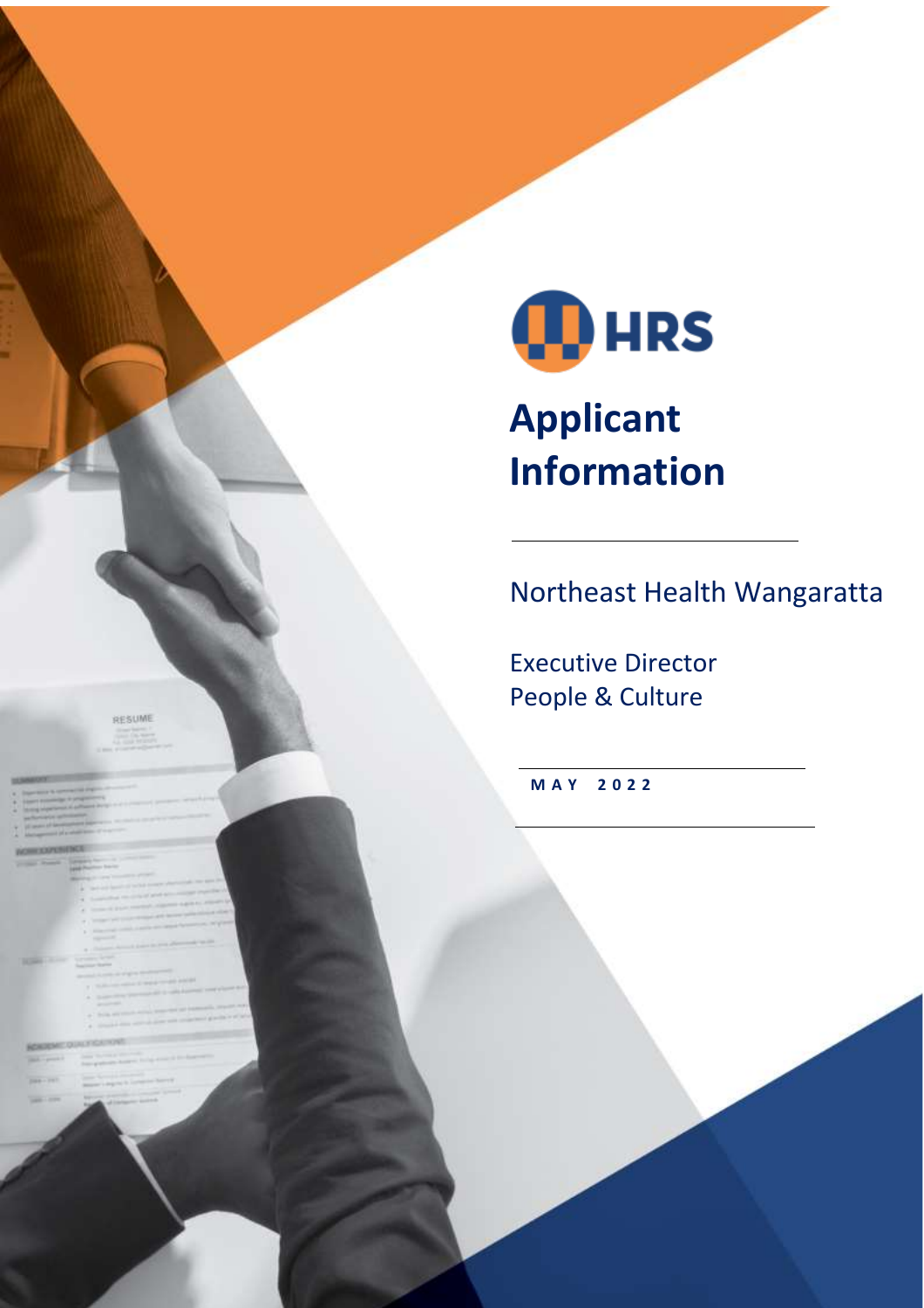

# **Advertisement**

#### **Executive Director People & Culture**

*Northeast Health Wangaratta (NHW)* is a busy sub-regional integrated health service of 241 beds and is the major referral facility for the greater part of North East Victoria. NHW provides a wide range of acute specialist medical and surgical services including; an emergency department, critical care unit, obstetrics and gynaecology, paediatrics and cancer services. NHW also provides sub-acute inpatient services, residential aged care services and a broad range of community health services. Additionally, NHW auspices a number of other regional services in post-acute care, palliative care, infection control, and provides a range of clinical and corporate services to partner agencies. With a total workforce of around 1,350 staff this is a critical role and an exciting opportunity to join a high performing Executive team.

The Executive Director People & Culture reports to the Chief Executive Officer, and actively participates as a member of the Executive Team in decision making and is responsible, with other members of the Executive, for the overall management and strategic direction of NHW. The successful applicant will be expected to manage and provide direction to the departments/sections that form part of the People & Culture Division (HR, IR, OH&S, Payroll, Workcover). In particular, you will be expected to manage and provide sound advice on industrial / employee matters for the organisation.

To meet the requirements of the role you will have tertiary qualifications in Human Resource Management or related discipline and hold current membership of a relevant professional body (eg. Australian Human Resource Institute). You will have a demonstrated record of achievement in a significant HR management role. Previous experience in the healthcare industry is preferred.

An attractive remuneration package will be negotiated with the successful applicant. Full details are available on our web site:

#### **[www.hrsa.com.au](http://www.hrsa.com.au/)**

To make an application you will be required to submit: a Cover Letter, a response to the Key Selection Criteria, your full CV and a completed HRS Application Form available on the HRS web site. Applications can be made online or sent by

email to: [hrsa@hrsa.com.au](mailto:hrsa@hrsa.com.au)

**Applications close: 27 May, 2022**

### **Further Information**

John Cross Director Health Recruitment Specialists 0417 332 598

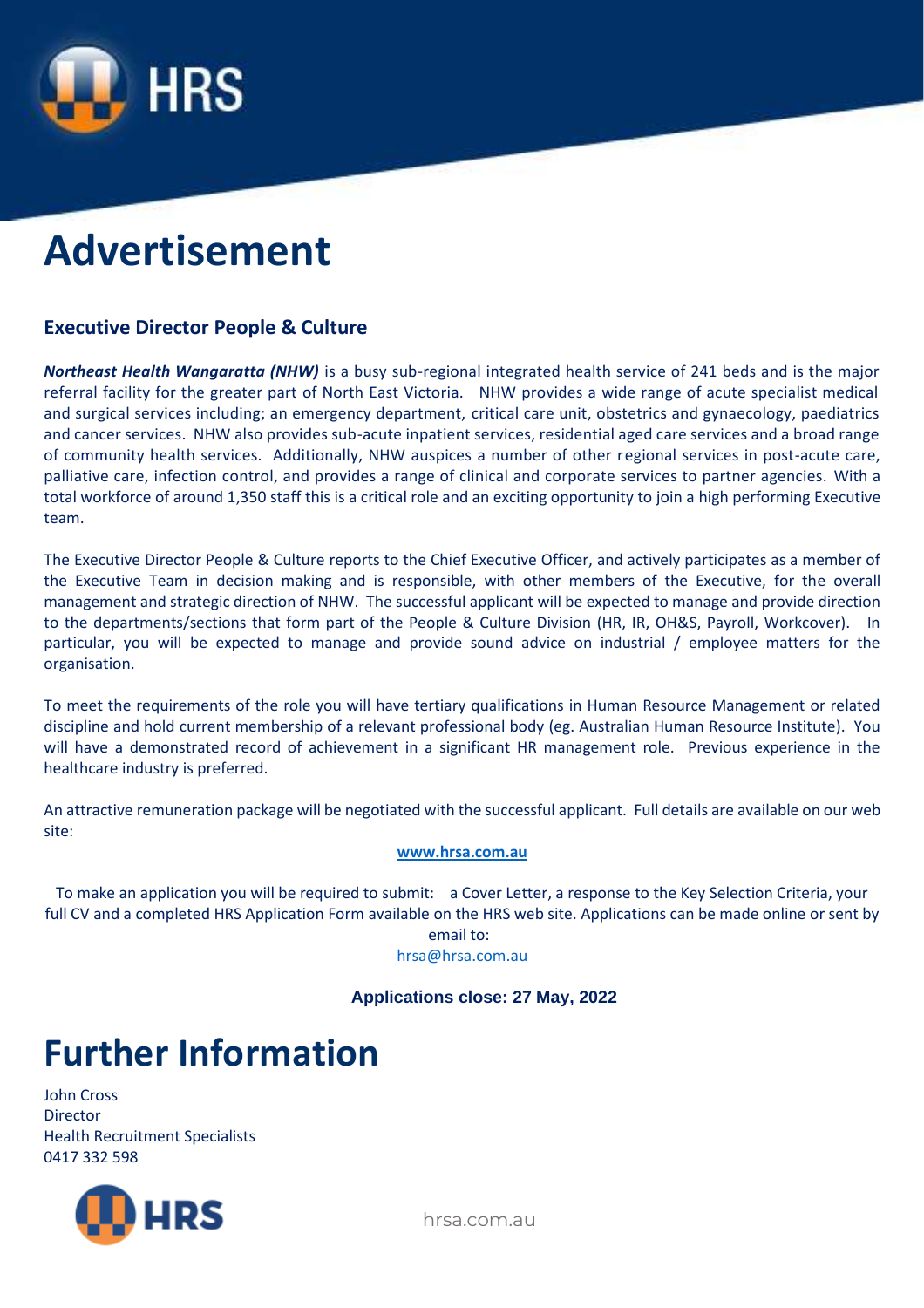### **Northeast Health Wangaratta**

Northeast Health Wangaratta is the specialist referral hospital for the Central Hume area of North East Victoria. Our organisation meets the healthcare needs of 28,000+ people in the Rural City of Wangaratta, our primary catchment, with an additional 62,000+ people in our secondary catchment – a total of approximately 90,000 people. Acute inpatient and community services are located in Green Street, Wangaratta, and our Residential Aged Care Facility, Illoura, is located off site in College Street, Wangaratta.

Clinical services provided on the Green Street campus include accident and emergency, critical and intensive care, general surgery, orthopaedics, urology, obstetrics, gynaecology, paediatrics, general medicine, oncology, renal dialysis, rehabilitation, dental, medical imaging, community nursing, allied health and outpatient services. Our staff also provide a range of preventative health programs. The 72 bed facility in College Street provides 66 high care residential aged care and 6 transition care beds.



NHW is the lead agency for health service partnerships across the Central Hume Region.

#### **Hospital Redevelopment**

A \$22.9M redevelopment is currently underway and is due for completion at the end of 2022. The 18-month project will deliver a 12-bed critical care unit, an eight-bed short stay unit, a new paediatric ward and additional medical beds to create two 20-bed medical units.

To meet future demand and ensure shorter waiting times for patients needing urgent care, the redevelopment will also deliver an upgraded emergency department with additional treatment spaces as well as an isolation room and behavioural assessment room.

*For more information about NHW Services please click on the following link - <https://www.northeasthealth.org.au/services/>*

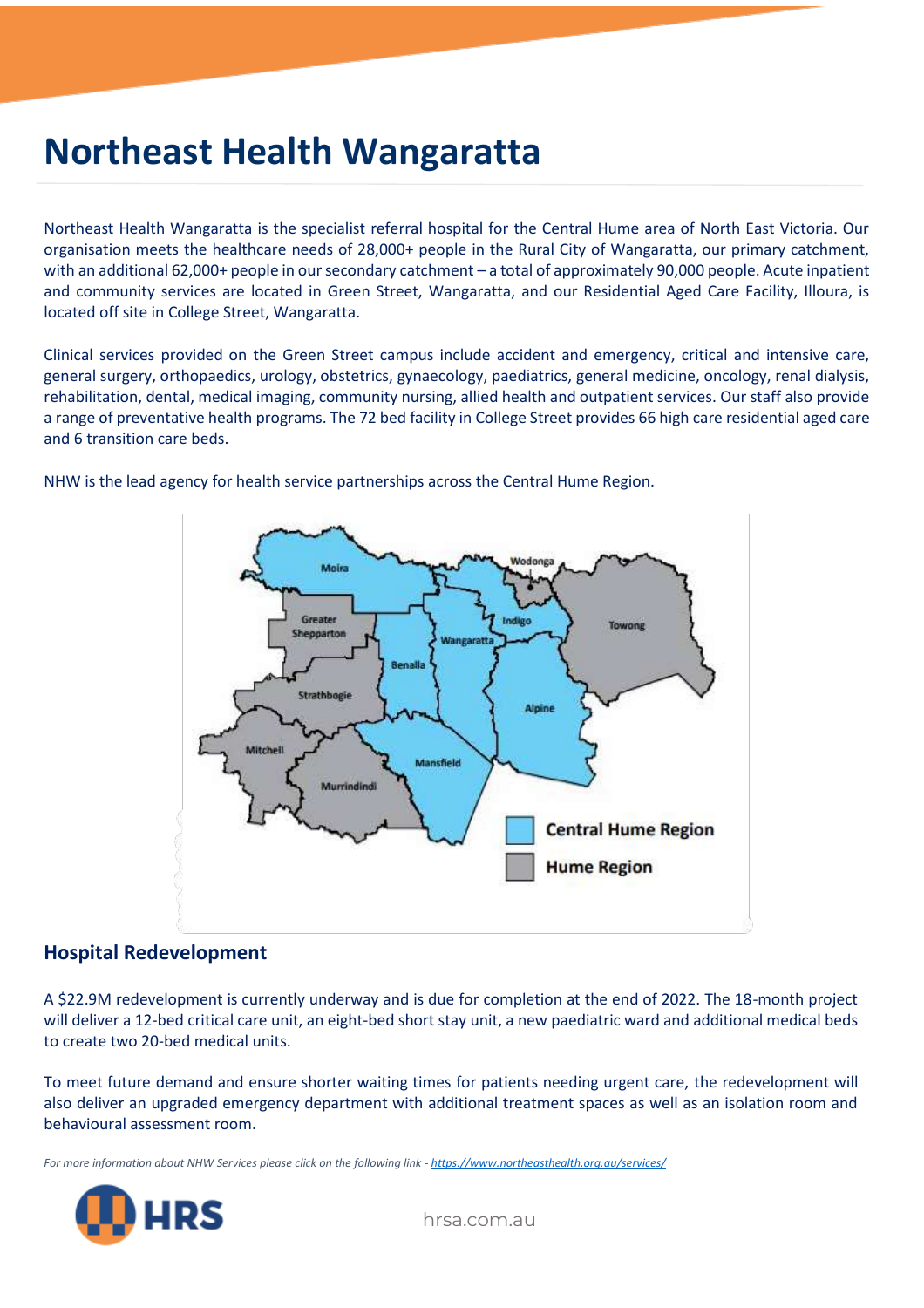### **Northeast Health Wangaratta**

### **Our Vision**

Thriving communities in North East Victoria, achieving the best quality of life for everyone.

#### **Our Purpose**

To be leaders in health, who transform and deliver high quality, safe healthcare for all.

#### **Our Pillars and Priorities**



#### **Our Values**

**Courage** – Boldness and bravery are required to meet the needs of our community – this means going above and beyond what we do today.

**Excellence** – Quality is non-negotiable. We believe in ourselves – we have the vision, skills and determination to innovate and drive excellence.

**Fairness** – We believe that everyone has a right to equitable access to healthcare, and that this is vital for a flourishing community.

**Integrity** – We commit to being open and ethical in our actions, and ensuring we have a positive culture defined by commitment.

**Kindness** – We will always support one another, care deeply about our community, team and partners, and treat each and every person with kindness and compassion.

**Respect** – We believe in not only listening but hearing, responding to and advocating for those we care for and about. We believe in and commit to trust and mutual understanding.

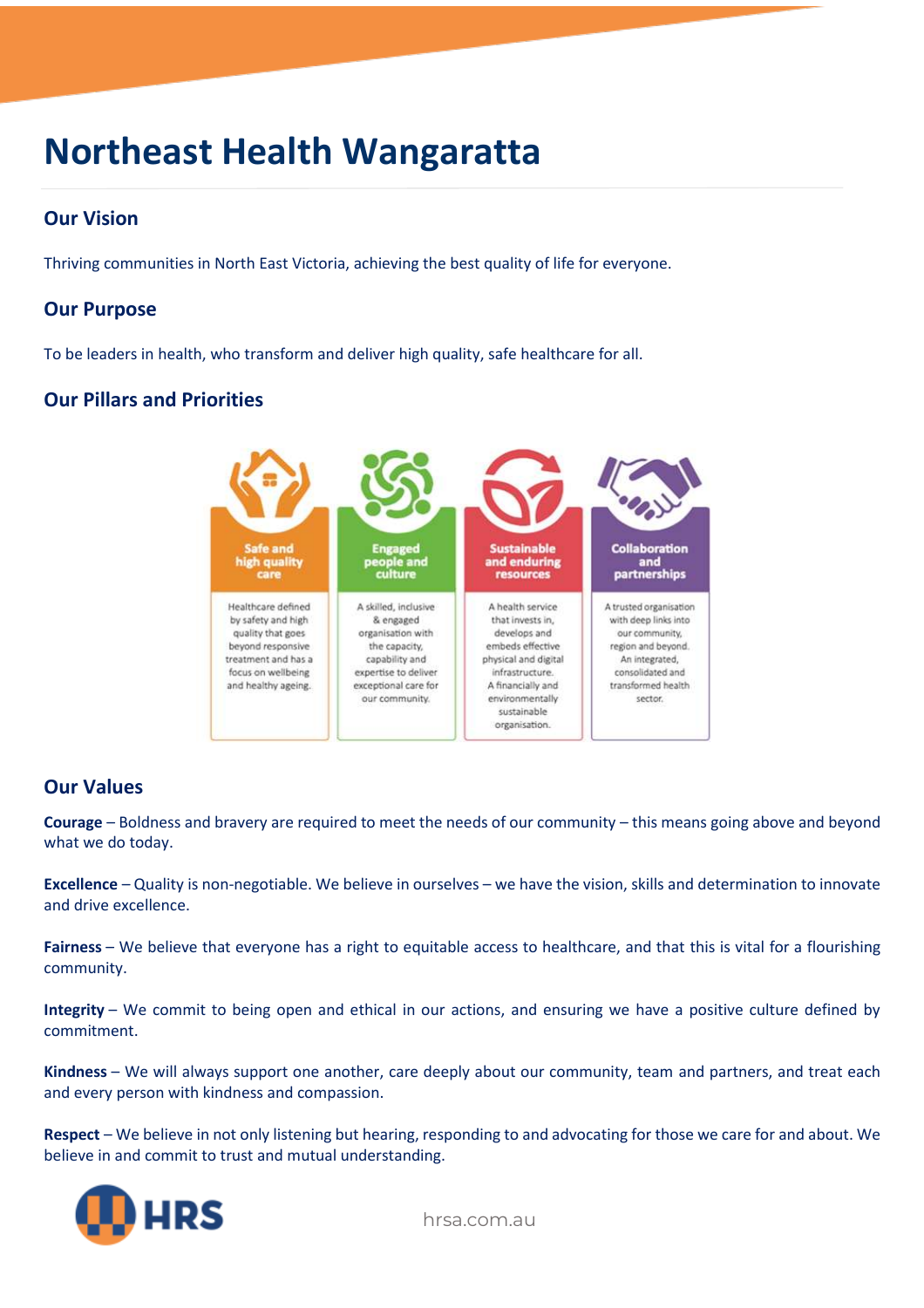### **Living in Wangaratta**

Wangaratta has the best of both worlds – a vibrant city surrounded by welcoming villages, national parks and snowcapped peaks.

Wangaratta's economy is exceptionally diverse. Being centrally located between major distribution centres, Wangaratta is home to major manufacturing, transport and distribution activities.

The region is blessed with rich soils and consistent rainfall, making it a highly productive agricultural area. We have huge success in producing world-class wines and gourmet food, including of beef, dairy, lamb, wool, hazelnuts, kiwi fruit and more. Our tourism industry is also growing as we attract food and wine lovers from across Australia and the world.

Wangaratta has excellent educational facilities servicing the needs of the region. Families can choose from a variety of childcare and kindergarten services, twenty primary schools, a specialist school and three secondary schools. We also have three tertiary education options – GO TAFE Institute, Charles Sturt University and The Centre, an adult community education provider.

We are a vibrant centre for arts, culture and heritage. We are home to several galleries, festivals and events throughout the year, including the annual Wangaratta Festival of Jazz and Blues and La Dolce Vita Festival. Our region is steeped with history and we are proud of our heritage. The legend surrounding Australia's most notorious bushranger, Ned Kelly, is preserved in the historic township of Glenrowan.

Wangaratta truly offers the best of both worlds with our thriving CBD and beautiful countryside. It's the place to grow a family, build a career and lead a full life.



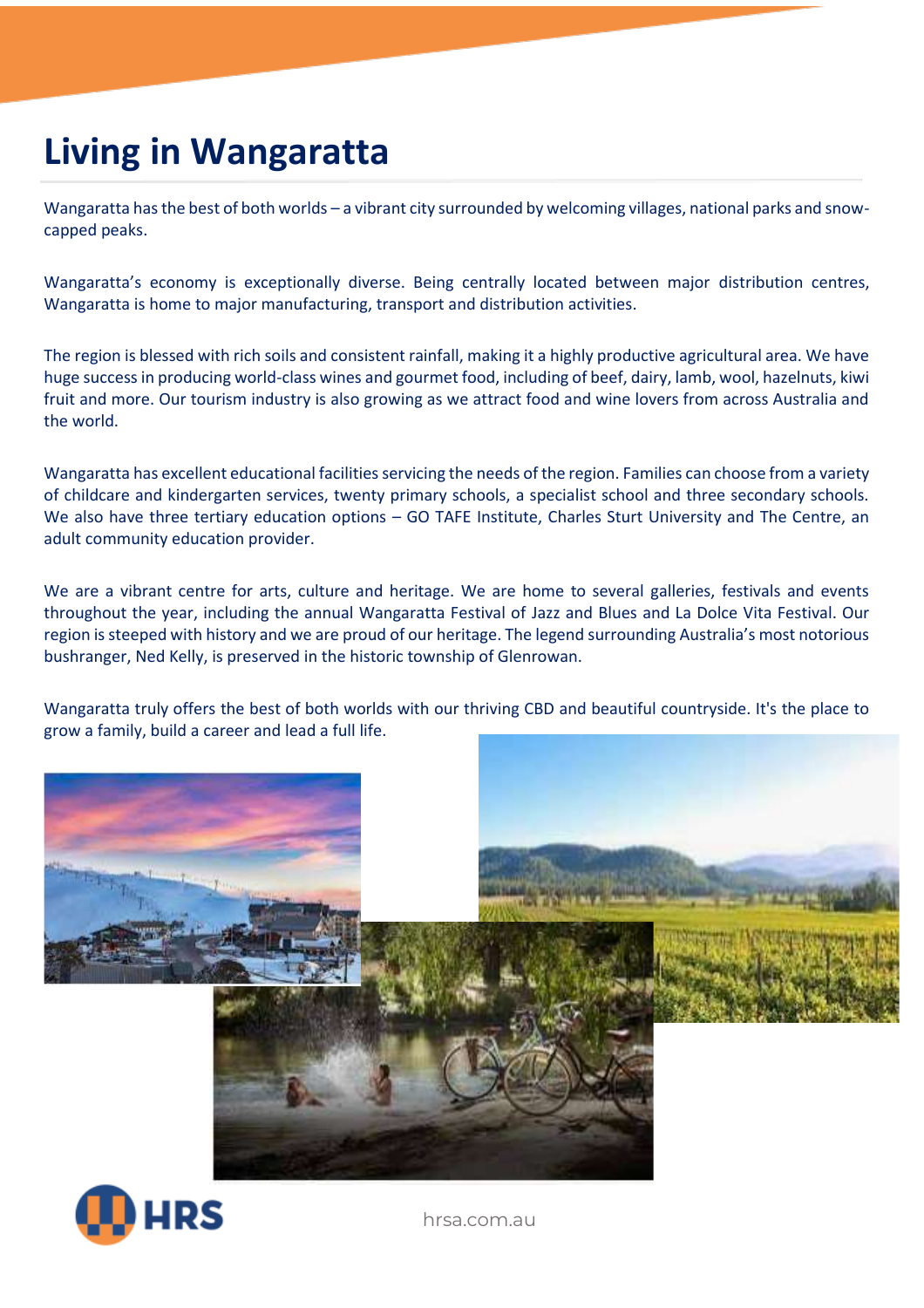### **About the role**

The primary responsibility of the Executive Director People & Culture is to lead the Human Resource, Education & Research, Volunteers & Philanthropy of NHW, ensuring efficient, high-quality, cost-effective service delivery that is innovative and responsive to the needs of NHW and its consumers.

As a critical leader with a broad scope of influence, this position will live and model the NHW Values and oversee the divisions performance and accountability in this space; ensuring we have a strong culture and deliver exceptional high quality and safe patient care.

The Executive Director People & Culture is a member of the Senior Executive Team, providing strategic and operational advice to the Chief Executive Officer and Board of Directors.

The position has overall leadership and accountability for:

- Human Resources
- **Education & Research**
- Volunteers & Philanthropy
- **Manager Workforce Systems**
- **EXCELLENCE** Excellence



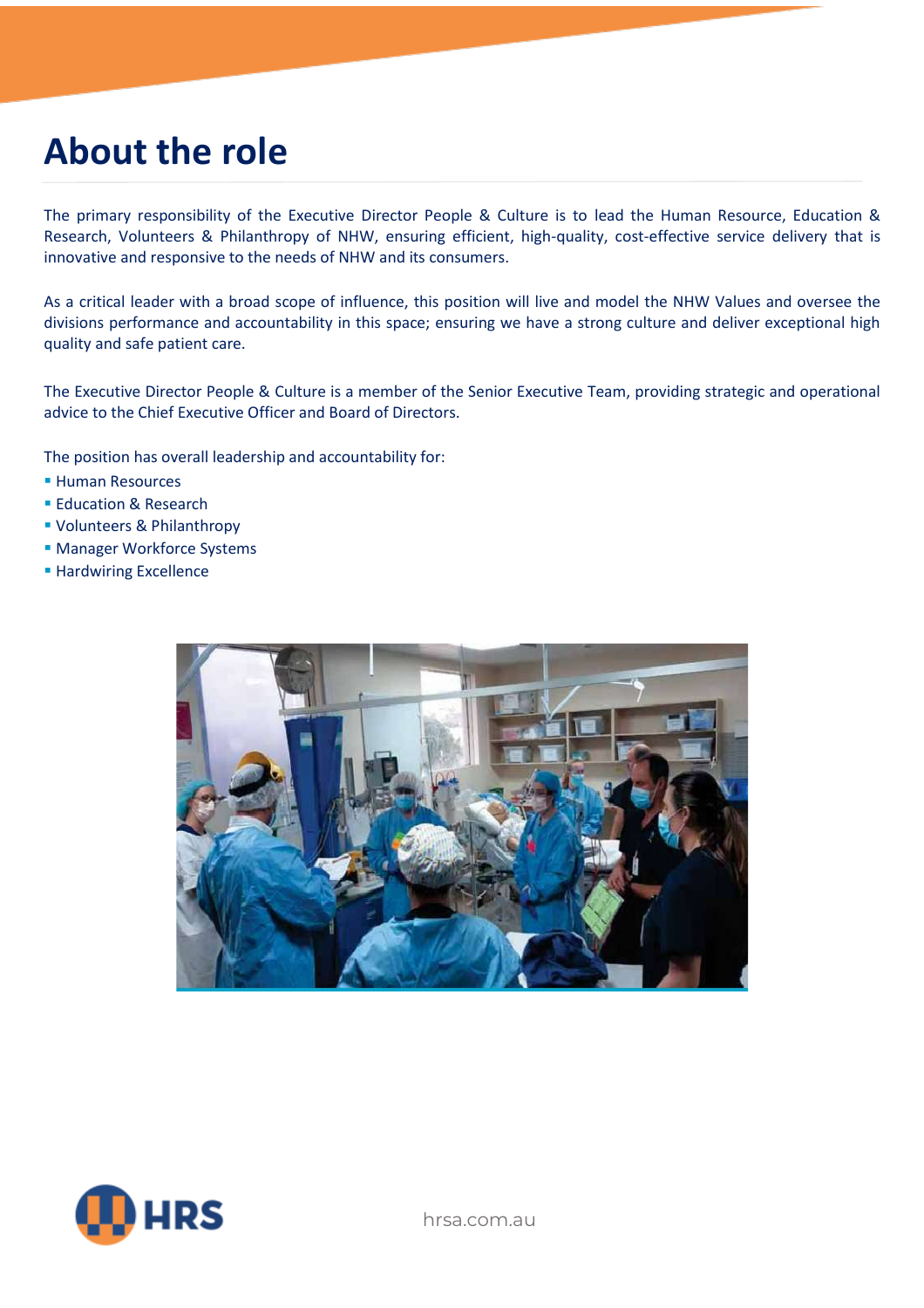## **About You**

You are an experienced and energetic HR professional with contemporary leadership and management skills.

With personal presence and a compassionate approach, you have a strong ability to connect with staff across all levels to build high performing teams.

Whilst you have a strategic mind-set, you are outcome focused with a strong track record of achievement.

Your high standards of honesty and integrity underpin your commitment to organisational success.

### **Key Selection Criteria**

- 1. Tertiary qualifications in a relevant and appropriately related discipline, with at least 5 years' experience in a dedicated Human Resources role, with experience at leadership level
- 2. Strong technical HR capability with hands on experience in industrial relations, leading performance and behavioural processes, change management, leadership coaching, applying strategic problem solving and application of policies and processes
- 3. Demonstrated strategic and operational leadership skills, which ensures the division's workforce is aligned to the strategic direction of the health service, its values and subsequently inspires this workforce to strive for excellence and innovation
- 4. Exceptional communication skills, executive report writing capability, proven interpersonal skills and the ability to liaise with staff, VMO's, contractors and community at all levels
- 5. Demonstrated sound knowledge of workforce challenges at both the broad and the specific level in order to drive accountability and performance across the team
- 6. Experience in growing and building the professional development capability across an organisation
- 7. Highly organised with ability to prioritise workloads, managing multiple and demanding deadlines whilst undertaking relevant administrative and reporting tasks and upholding a professional demeanour
- 8. A capacity to engage and influence stakeholders

#### **In addition to the above, all staff must have and remain current for continued employment**

- Covid 19 Vaccination
- Current Class C Driver's Licence
- A current National Police Check (renewed every 3 years)
- A current Employer Working with Children Check (renewed every 5 years)

*For more information please refer to the Position Description on the HRS websit[e www.hrsa.com.au](http://www.hrsa.com.au/)*